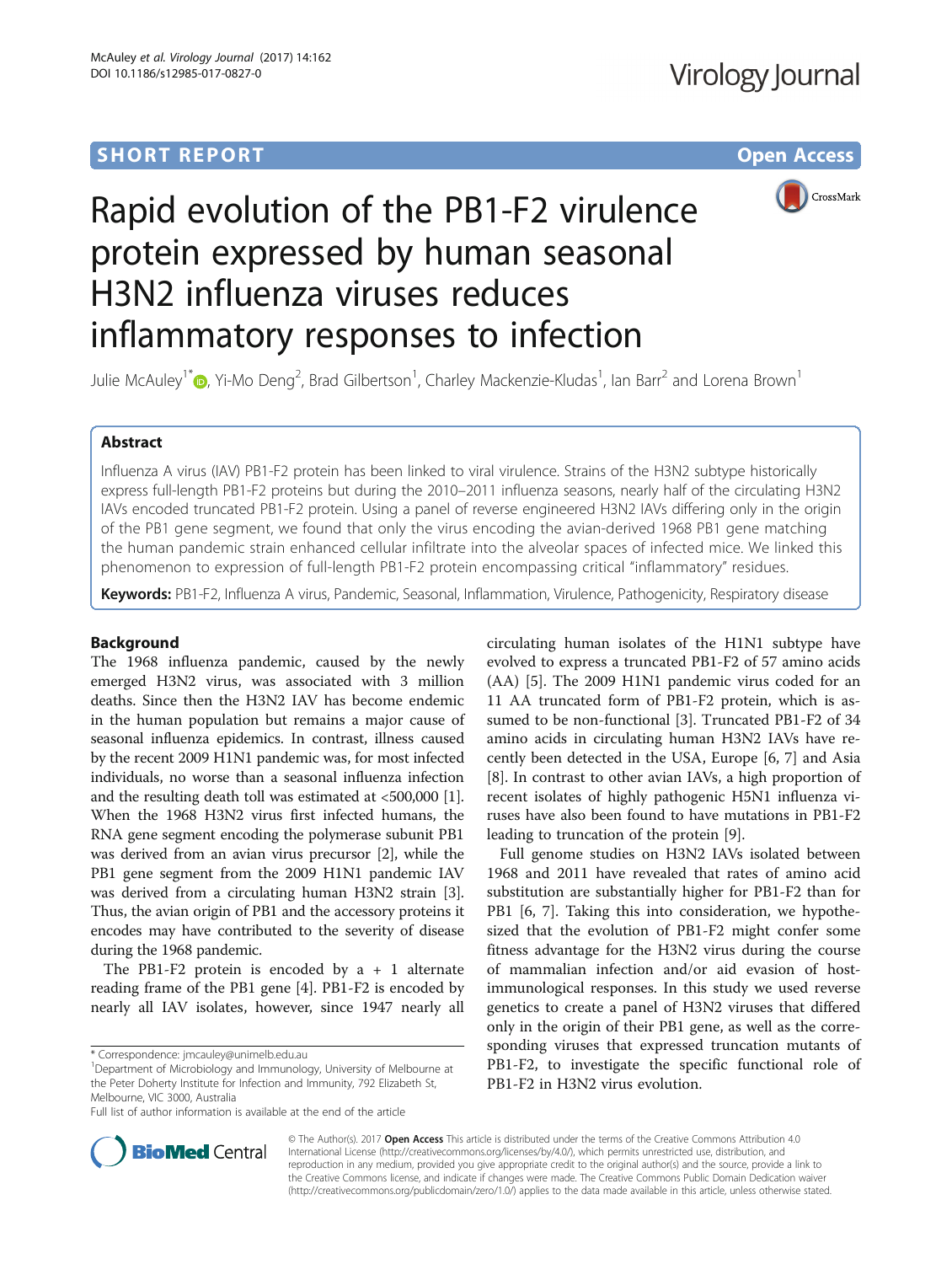# Methods

## Sequence analysis of PB1-F2 protein of H3N2 IAV

The gene sequences encoding PB1 derived from H3N2 IAV isolates were downloaded from the Global Initiative on Sharing All Influenza Data platform ([www.gisaid.org](http://www.gisaid.org)). These data were supplemented with an additional 303 PB1 gene sequences from Australian virus isolates submitted to the WHO-CCRRI, Victoria, Australia. These viruses were grown in Madin Darby canine kidney (MDCK) cells, then sequenced and analyzed as described previously [[10](#page-5-0)]. The predicted AA sequence of the PB1-F2 proteins from the different isolates were generated by analysis of the +1 alternative open reading frame (ORF) of the PB1 gene, which begins 92 nucleotides downstream of the first ATG start codon of the PB1 ORF.

# Generation of viruses

A set of plasmids were generated on the pHW2000 backbone which encoded the HA, NA, PB2, NP, PA, M and NS gene segments of the H3N2 virus A/Udorn/307/ 1972. To create a panel of viruses differing only in the (H3N2) PB1 gene segment, additional plasmids were generated to express the PB1 segment of A/Hong Kong/ 1/1968 (genbank ID: AF348172), A/Udorn/307/1972 (genbank ID: CY009642), A/Panama/2007/1999 (genbank ID: DQ487333), and A/Perth/10/2010 (genbank ID: CY121502). To create truncated PB1-F2 viruses, we utilized the Quikchange II Mutagenesis kit (Agilent Technologies) to alter the PB1-F2 ORF to encode a stop codon after 34 AA residues (T222A by Udorn PB1 nucleotide numbering) and mutated downstream start codons (T234C, T255C and T270C), so that translation did not re-initiate. Conversion of the truncated 2010 PB1- F2 ORF to encode a full-length 90AA protein involved a single point mutation (A198C). In no case did the mutations in the PB1-F2 ORF cause non-synonymous mutations in the PB1 ORF. The start codon of N40, another product of the PB1 gene, was intact in all PB1 plasmids and it is expected that N40 expression levels during virus infection remain unchanged. H3N2 viruses differing only in the origin of their PB1 gene, with and without the corresponding truncation mutation in PB1-F2, were then created by reverse genetics and contained all other gene segments from A/Udorn/307/1972. Viruses were rescued by one passage in MDCK cells, then propagated in eggs. All viruses were sequenced to ensure no inadvertent mutations occurred, then characterized as described [[11](#page-5-0)]. Herein viruses containing genetic material from PB1 of a particular isolate are referred to by the isolate year.

# Animal model

Eight to ten week old female BALB/c mice were maintained in the Specific Pathogen Free Bioresources Facility at the Department of Microbiology and Immunology

(University of Melbourne). Infectious agents were diluted in sterile PBS and 50 μL administered intranasally to anaesthetized mice (inhaled 2.5% isofluorane; Baxter Healthcare). Mice were monitored daily for weight loss and illness. The infectious dose for all experiments was 100 plaque-forming units (PFU). At 72 h post-infection (hpi), bronchioalveolar lavage (BAL) fluid and lung samples were extracted for analysis of cellular content and viral load. Viral RNA from these samples was sequenced to confirm no further mutations had occurred in vivo. Viral load was assessed via homogenization of whole lung tissue and determined by the quantitation of plaques on confluent MDCK cell monolayers as previously described [\[12](#page-5-0)].

# Assessment of the cellular and cytokine composition of bronchioalveolar lavage (BAL)

BAL was processed as previously described [\[11](#page-5-0)]. Briefly, leukocytes (CD45<sup>+</sup>), neutrophils (CD45<sup>+</sup>Ly6G<sup>+</sup>F480<sup>-</sup>) and alveolar macrophages (CD45<sup>+</sup>Ly6G<sup>-</sup>F480<sup>+</sup>MHCII<sup>int</sup>) were enumerated by flow cytometry and expressed as a proportion of cellular events analyzed. Total numbers of each cell population were calculated in relation to the number of white blood cells per mL (WBC/mL) in the original sample, determined by counting cells using the Trypan Blue exclusion method.

## Statistical analysis

Statistical analyses were performed using GraphPad Prism v6. All graphs show mean  $\pm$  SE and are representative of at least two independent experiments.

# Results

The prototype H3N2 pandemic isolate A/Hong Kong/ 1/68 encoded a PB1-F2 protein of 90 AA in length. Our analysis of H3N2 PB1 sequences deposited in the GISAID database between 1968 and 2013 revealed that the 90 AA PB1-F2 is the dominant form of this predicted protein in circulation (80%) (Table [1\)](#page-2-0). However, a significant number of H3N2 viruses (16.7%) were found to carry a truncated PB1-F2 of 34 AA. Prior to 1999, less than 2% of isolates had this truncated form of PB1-F2 but this percentage increased to 13% during 2000–2009, peaked at 55% in 2011, then decreased to 5% in 2013. The same pattern was observed in the subset of H3N2 viruses isolated in Australia (data included within the table). A small number of H3N2 virus isolates encoded PB1-F2 of other lengths, e.g. 87 and 79 AA, but disappeared quickly, suggesting they did not offer any advantage for the virus.

Using reverse engineering, we created a panel of viruses that were based upon seven gene-segments of H3N2 A/ Udorn/307/1972 influenza virus, and contained the PB1 gene segment obtained from one of the following H3N2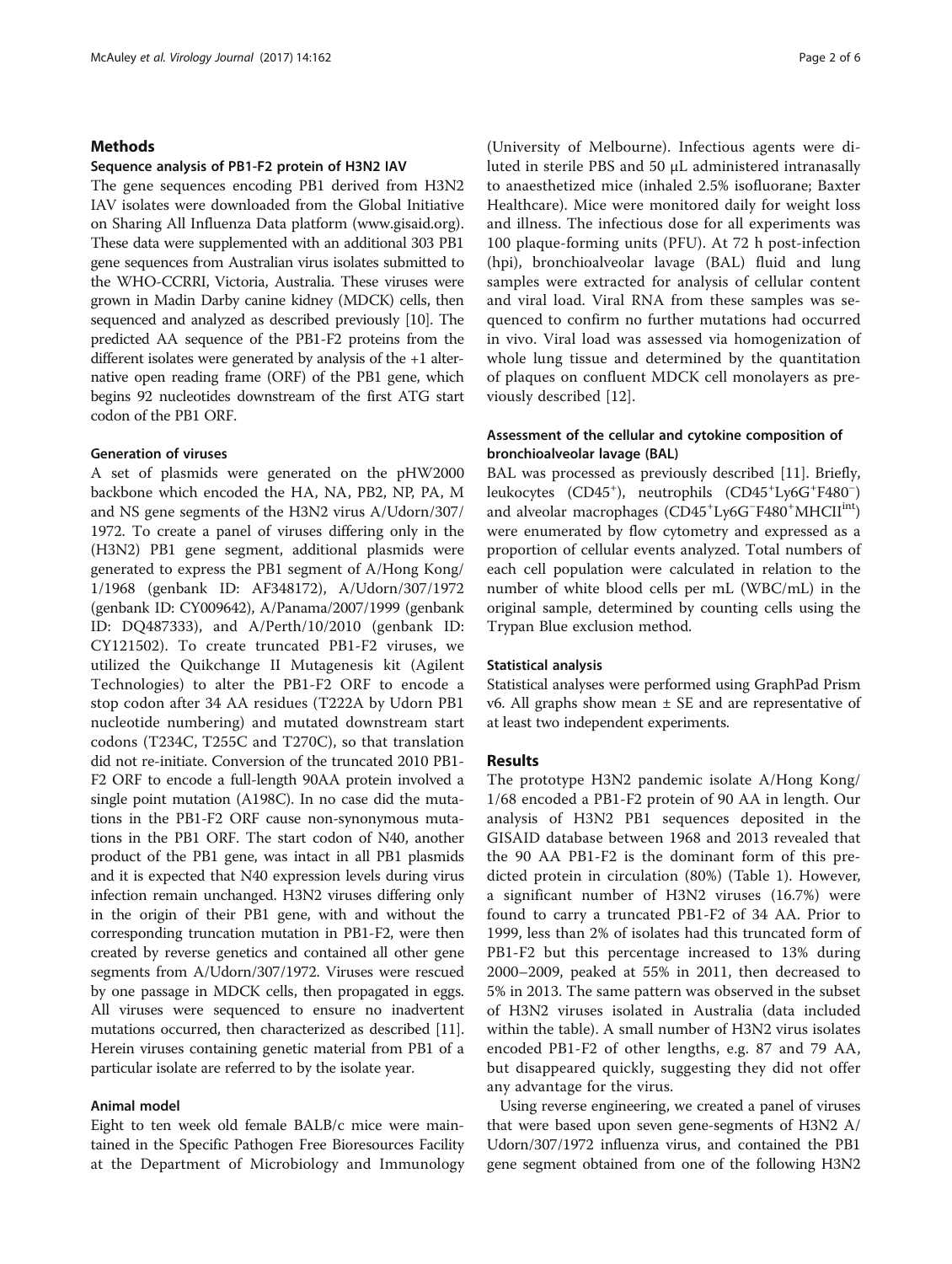<span id="page-2-0"></span>Table 1 Presence of full-length and various truncated forms of PB1-F2 in H3N2 viruses isolated in different years

| Year of<br>isolation | Total<br>no.<br>isolates | No. isolates with indicated PB1-F2 amino acid sequence length |                |           |           |          |              |              |          |
|----------------------|--------------------------|---------------------------------------------------------------|----------------|-----------|-----------|----------|--------------|--------------|----------|
|                      |                          | $10 - 27$                                                     | 34             | $57 - 76$ | $79 - 81$ | 87       | 90           | 95           | 101      |
| Pre-1999             | 683                      | 3                                                             | 12 $(1.8\%)^3$ | 19        | 12        | 10       | 601 (88.0%)  | $\mathbf{0}$ | 26       |
| 2000-2009            | 2291                     | 4                                                             | 302 (13.2%)    |           | 20        | 40       | 1916 (83.6%) |              |          |
| 2010                 | 408                      |                                                               | 191 (46.8%)    |           | $\Omega$  | $\Omega$ | 215 (52.7%)  | $\mathbf{0}$ | $\Omega$ |
| 2011                 | 330                      |                                                               | 182 (55.2%)    | 0         | 3         | 0        | 144 (43.6%)  | $\mathbf 0$  | $\Omega$ |
| 2012                 | 501                      |                                                               | 63 (12.6%)     |           |           | $\Omega$ | 434 (86.6%)  | $\mathbf{0}$ | $\Omega$ |
| 2013                 | 396                      | 0                                                             | 20 (5%)        | 0         | $\Omega$  |          | 374 (94.4%)  | $\Omega$     | $\Omega$ |
| All samples          | 4609                     | 10                                                            | 770 (16.7%)    | 28        | 37        | 52       | 3684 (80%)   |              | 27       |

<sup>a</sup>percentage of total isolates in that time span is shown for the dominant length PB1-F2 proteins

influenza isolates: the pandemic virus A/Hong Kong/1/ 1968, A/Udorn/307/1972 and A/Panama/2007/1999, all of which encode a full-length PB1-F2 protein of 90 AA. We also included a virus expressing the PB1 of A/Perth/10/ 2010, which naturally codes for a 34 AA truncated PB1-F2 protein (Additional file [1:](#page-4-0) Figure S1). To investigate the effects of truncation of the PB1-F2 protein, the 1968, 1972, and 1999 PB1-encoding plasmids were genetically altered to insert a truncation mutation to match the 2010 PB1-F2 isolate length of 34 AA. In addition, the 2010 PB1 plasmid was mutated to encode a 90 AA PB1-F2 protein (Additional file [1:](#page-4-0) Figure S1). Upon characterizing each virus, all were found to grow to similar titers and analysis of viral replication kinetics after infecting human alveolar type II epithelial cells revealed similar rates of progeny production, indicating no loss to viral fitness (Additional file [2](#page-4-0): Figure S2,  $p > 0.05$ , repeated measures ANOVA; Additional file [3](#page-4-0): Methods).

To examine the contribution of PB1-F2 to enhancement of immunopathology in the context of a mild infection, we infected mice with our panel of H3N2 IAV differing only in their expression of PB1-F2/PB1 protein(s). At 72 hpi no significant differences were observed in viral lung titres (Fig. 1a) or weight loss (data not shown). Despite this, the numbers of leukocytes, alveolar macrophages and neutrophils in the BAL of mice infected with virus



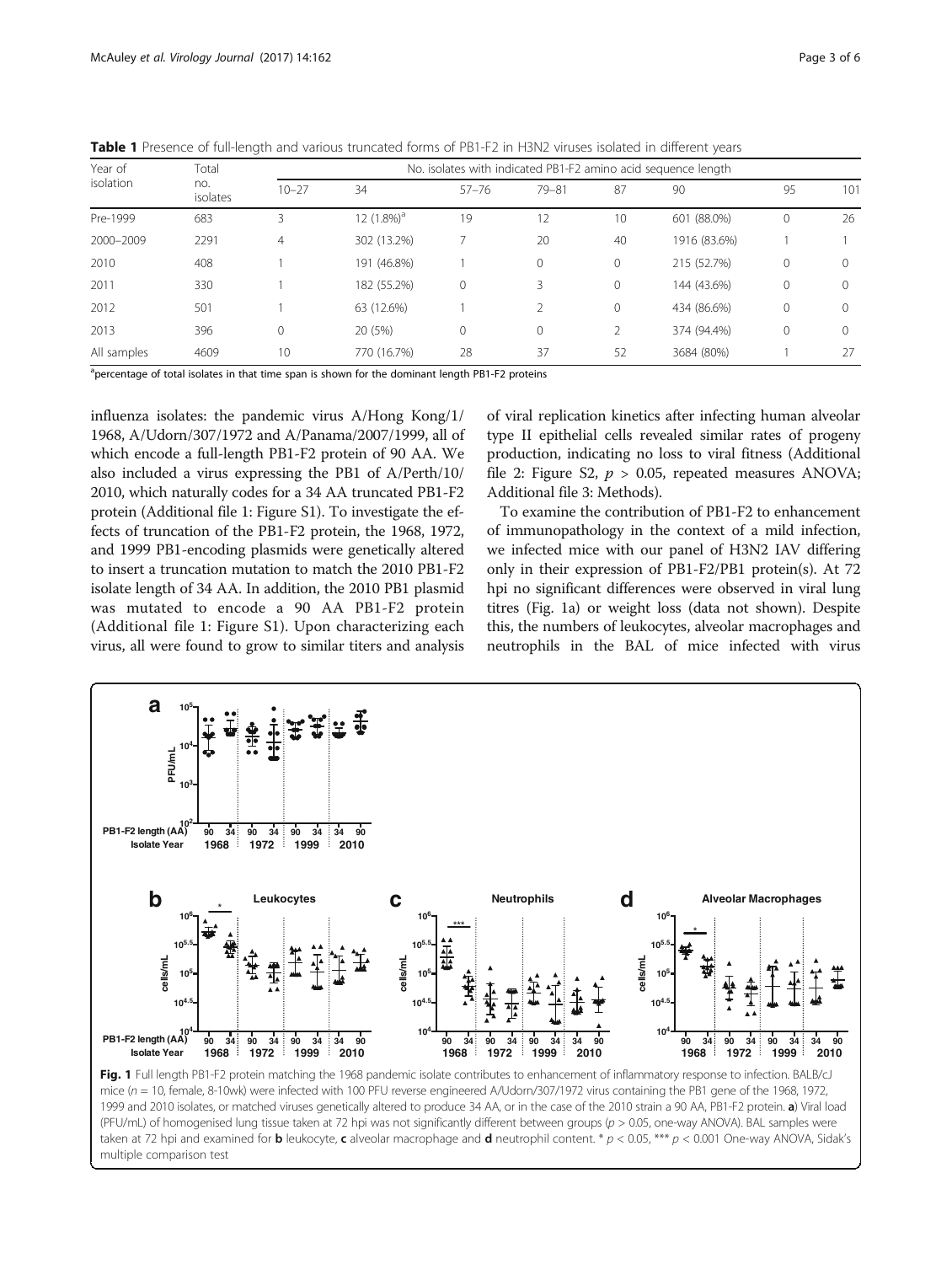expressing wild-type PB1 from the 1968 isolate was significantly greater than those infected with virus expressing PB1 from the 1972 to 2010 isolates (Fig. [1](#page-2-0)). Importantly, infection of mice with virus producing the 1968 PB1 protein, but a truncated 34 AA PB1-F2 protein, showed significantly reduced cellular infiltrate compared to infection with virus expressing the unaltered 1968 PB1/PB1-F2 proteins, implicating the PB1-F2 protein in mediating the heightened innate cellular response. The levels of cellular infiltrates in mice infected with virus expressing the truncated 1968 PB1-F2 were equivalent to mice infected with virus expressing PB1 from the later virus isolates, regardles of PB1-F2 length (Fig. [1b-d](#page-2-0)).

# **Discussion**

Viruses causing the influenza H3N2 pandemic were first isolated in Hong Kong in July 1968. These viruses had a novel HA and PB1 derived directly from the wild aquatic bird virus reservoir, but shared the remaining gene segments with previously circulating H2N2 viruses [\[2](#page-4-0)]. Murine studies implicating PB1-F2 as a viral virulence factor have utilized either highly virulent viruses [[9\]](#page-5-0), or mouse-adapted virulent viruses (such as A/Puerto Rico/  $8/34$  and the reassortant X31) [[11, 13\]](#page-5-0). Here, we utilized a mouse-adapted H3N2 virus that induces mild symptoms that can be compared to low levels of disease of seasonal infection in humans. We provide evidence that the PB1 gene and the encoded avian PB1-F2 protein constitute virulence factors that enhance the mammalian cellular responses to infection in what would be an otherwise mildly-inflammatory virus.

As all the engineered viruses replicated to a similar extent irrespective of the PB1 they expressed, the differences in the levels of cellular infiltrate into the alveolar spaces could not be attributed to alterations in viral replication. Recently a study utilizing two variants of the mouse-adapted H1N1 PR8 virus revealed specific PB1 amino acid substitutions (E398G, S524G and I563R) that led to increased virulence of the virus and modulation of the host-antiviral IFN response [[14](#page-5-0)]. However, none of the four different PB1 proteins from the IAV isolates examined here contain these AA substitutions and so these changes cannot account for the differences in inflammation observed in our infection model. Furthermore, while viruses expressing the PB1 matching the 1968 pandemic isolate revealed an increase in the cellular recruitment to the lungs, truncation of PB1-F2 significantly reduced the influx of leukocytes into the alveolar spaces, confirming that the enhanced inflammatory response was due to PB1- F2 and not additional sequences within PB1.

Full genome studies on H3N2 IAVs isolated between 1968 and 2011 have revealed that rates of amino acid substitution are substantially higher for PB1-F2 than for PB1 [[6, 7](#page-4-0)] and some of these changes may have been

responsible for the evolution away from an inflammatory phenotype prior to truncation. To date, 5 specific AA markers within the C-terminal region of the PB1-F2 protein have been linked to inducing inflammation [\[15](#page-5-0), [16](#page-5-0)]. None of the H3N2 PB1 gene segments used here code for the S66 virulence marker [[16](#page-5-0)]. The other markers, L62, R75, R79 and L82 [[15\]](#page-5-0), were defined by comparing inflammatory responses of mice to peptides matching the C-terminal third (AA 61–87) of the 1968 PB1-F2 with those to the closely related but non-inflammatory peptide from a 1995 H3N2 strain. Our experiments described here with virally-expressed PB1-F2 showed that loss of just one of these residues, L82, in the 1972 PB1-F2 was sufficient to reduce the leukocyte infiltration into the lungs to background levels seen with a virus expressing a truncated PB1-F2. The previous study investigating AA changes at each of the 4 inflammatory markers concluded that all 4 amino acids contributed to the proinflammatory phenotype in an H3N2 background [\[15](#page-5-0)]. This may explain the lack of enhanced cellular recruitment to the lungs during infection with H3N2 virus that encoded a PB1-F2 expressing only 3 of the 4 AA inflammatory markers. Alternatively or additionally, these data may highlight the critical importance of L82 over the other markers. In the previous peptide studies [[15\]](#page-5-0) an L82S substitution in the 1968 peptide or an S82 L substitution in the 1995 peptide showed the greatest effect on altering weight loss in mice to that of the opposing wildtype peptide.

Additional evidence of a selective pressure for circulating human H3N2 viruses to evolve away from producing a highly inflammatory PB1-F2 is that none of the inflammatory markers are present in the 1999 PB1-F2 ORF or when the ORF of the 2010 PB1-F2 is altered to code for a full-length protein. This again supports the importance of sequence rather than length as being critical to the inflammatory phenotype. We have previously shown that PB1-F2 peptides derived from the C-terminus of X-31 PB1-F2 potently induce cellular inflammatory responses through activation of the NLRP3 inflammasome and it is the aggregated fraction that is responsible [\[13](#page-5-0)]. While X-31 is an H3N2 virus, it expresses the internal genes, including the PB1-F2 gene, of the H1N1 PR8 strain. As the 1968 PB1-F2 C-terminal domain contains all 4 inflammatory residues and has been shown to stimulate inflammation, we propose that virus encoding the full-length 1968 H3N2 PB1-F2 protein also has the correct sequence to form aggregates when produced inside an infected cell, driving pattern recognition responses that lead to increased inflammation. The lack of enhanced cellular responses to H3N2 virus expressing the 1972 PB1-F2, may indicate that loss of the inflammatory marker L82 through drift results in an inability of the protein to form aggregates when produced inside the cell and is a current focus of our continued investigations.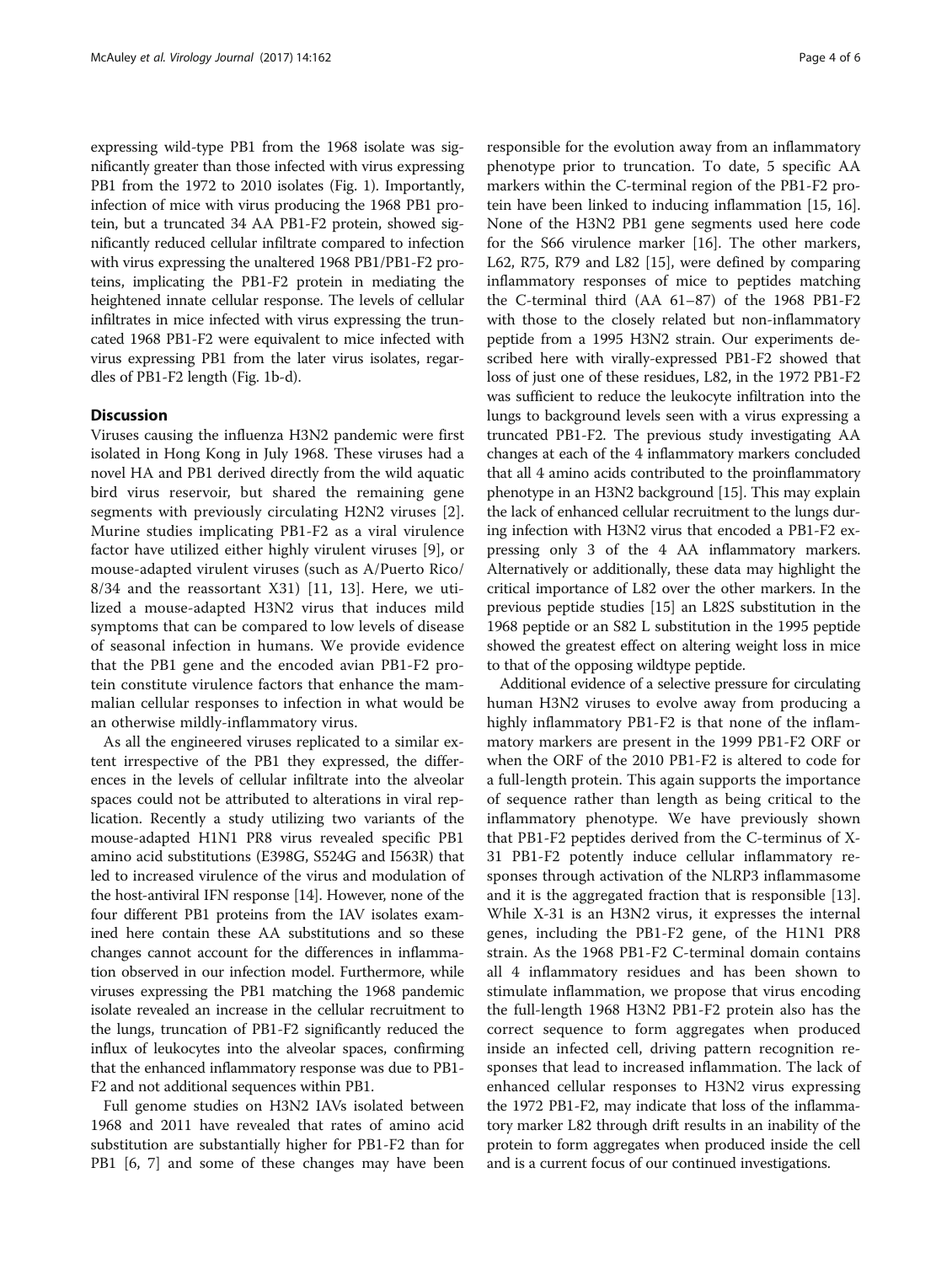<span id="page-4-0"></span>While the majority of the current seasonal H3N2 viruses do not express truncated PB1-F2 proteins, the PB1 gene segment from the 2009 H1N1 pandemic IAV was derived from a circulating human H3N2 strain that produces a truncated PB1-F2 of 11AA and is a feature that continues to dominate currently circulating H1N1 IAVs [3]. As both virus subtypes induce minimal inflammatory disease during infection of otherwise healthy individuals, our data suggests both mutation of inflammatory residues and elimination of the C-terminal domain of the PB1-F2 protein, may be an important mechanism by which IAV escapes immunological detection, although we and others have not yet provided direct evidence of a selective advantage on the basis of a non-inflammatory PB1-F2.

Taken together, these results indicate direct derivation of the PB1 gene segment from the avian reservoir into novel IAV may encode a PB1-F2 protein that augments cellular inflammatory responses to infection in mammals. Subsequent evolution in humans within the first four years after emergence of the H3N2 viruses appeared to firstly encode a less inflammatory PB1-F2 protein by mutation of a major inflammatory marker, prior to loss of additional markers and the appearance of truncation mutations. We believe that the truncation offers no additional selective advantage over mutation of inflammatory markers for the virus to escape overwhelming innate defenses, and as such the current seasonal H3N2 IAVs circulating in humans are not dominated by strains encoding truncated forms of the PB1-F2 protein.

# Additional files

[Additional file 1:](dx.doi.org/10.1186/s12985-017-0827-0) Figure S1. Comparison of the predicted amino acid sequence of PB1-F2 proteins expressed by H3N2 viruses used in this study. After translation of the +1 ORF of the respective PB1 gene segments, the predicted amino acid sequence of the PB1-F2 of each isolate was aligned using Vector NTI. 2010. Δ shows predicted amino acid sequence after the stop codon was mutated to encode serine at that position and a full-length 90 amino acid PB1-F2 protein was predicted to be produced. Shading highlights the differences in the amino acid sequences at that site (Black: 100% identical, Grey: Majority of sites identical, White: Minority of sites identical). Grey text indicates a unique amino acid. \*L62, R75, R79 and L82 are predictive markers for enhancement of inflammation [\[15\]](#page-5-0). #S66 is a linked virulence determinant (none of the selected viruses carry this mutation) [\[16\]](#page-5-0). (DOC 30 kb)

[Additional file 2:](dx.doi.org/10.1186/s12985-017-0827-0) Figure S2. Viral replication kinetics of H3N2 viruses containing different PB1-F2/PB1 s in A549 cells. Confluent monolayers of A549 cells were infected with 0.03 MOI H3N2 A/Udorn/307/1972 virus containing wild-type PB1 or PB1 with genetically modified PB1-F2 of the i) 1968, ii) 1972, iii) 1999 or iv) 2010 isolates. At the time-points indicated, the supernatant and cells were harvested and evaluated for A) percentage of cells infected (NP-FITC<sup>+</sup>), B) amount of viral NP produced within an infected cell (MFI) and C) viral content (PFU/mL) (PDF 42 kb)

[Additional file 3:](dx.doi.org/10.1186/s12985-017-0827-0) Methods. Cell lines and viral infections [[12](#page-5-0), [17\]](#page-5-0). (DOC 26 kb)

## Abbreviations

AA: Amino acids; BAL: Bronchoalveolar lavage; hpi: Hours post infection; MDCK: Madin Darby canine kidney; ORF: Open reading frame; PFU: Plaque-forming units; WHO-CCRRI: WHO Collaborating Centre for Reference and Research on Influenza

#### Acknowledgements

We thank St Jude Children's Research Hospital, Memphis TN, USA for the use of the pHW2000 plasmid.

#### Funding

This work was supported by the Australian Government National Health and Medical Research Council grant 1,026,619 and program grant 567,122. The Melbourne WHO Collaborating Centre for Reference and Research on Influenza is supported by the Australian Government Department of Health.

#### Availability of data and materials

All data generated or analysed during this study are included in this published article [and its Additional files].

#### Authors' contributions

JM performed the experimental research and wrote the manuscript. Y-MD and IB provided sequence analysis, providing the data for Table [1](#page-2-0) and gave intellectual input into the experimental findings. BC and CMK assisted with plasmid generation, sequence mutation and virus production. LB assisted with experimental design, data interpretation and manuscript preparation. All authors have read and approved the final manuscript.

#### Ethics approval

All experimental procedures were approved by the University of Melbourne Animal Ethics Committee (AEC) under relevant institutional guidelines, the Prevention of Cruelty to Animals Act 1986 and associated regulations, and the Australian Code for the Care and Use of Animals for Scientific Purposes 2014.

## Consent for publication

Not applicable.

#### Competing interests

The authors declare that they have no competing interests.

#### Publisher's Note

Springer Nature remains neutral with regard to jurisdictional claims in published maps and institutional affiliations.

#### Author details

<sup>1</sup>Department of Microbiology and Immunology, University of Melbourne at the Peter Doherty Institute for Infection and Immunity, 792 Elizabeth St, Melbourne, VIC 3000, Australia. <sup>2</sup>WHO Collaborating Centre for Reference and Research on Influenza (WHO-CCRRI) at the Peter Doherty Institute for Infection and Immunity, Victoria, Australia.

## Received: 5 April 2017 Accepted: 14 August 2017 Published online: 22 August 2017

#### References

- 1. Dawood FS, Iuliano AD, Reed C, et al. Estimated global mortality associated with the first 12 months of 2009 pandemic influenza a H1N1 virus circulation: a modelling study. Lancet Infect Dis. 2012;12:687–95.
- 2. Kawaoka Y, Krauss S, Webster RG. Avian-to-human transmission of the PB1 gene of influenza a viruses in the 1957 and 1968 pandemics. J Virol. 1989;63:4603–8.
- 3. Arias CF, Escalera-Zamudio M, Soto-Del Rio Mde L, Cobian-Guemes AG, Isa P, Lopez S. Molecular anatomy of 2009 influenza virus a (H1N1). Arch Med Res. 2009;40:643–54.
- 4. Chen W, Calvo PA, Malide D, et al. A novel influenza a virus mitochondrial protein that induces cell death. Nat Med. 2001;7:1306–12.
- 5. Pancucharova H, Russ G. PB1-F2 gene in influenza a viruses of different hemagglutinin subtype. Acta Virol. 2006;50:269–72.
- 6. Westgeest KB, Russell CA, Lin X, et al. Genomewide analysis of reassortment and evolution of human influenza a(H3N2) viruses circulating between 1968 and 2011. J Virol. 2014;88:2844–57.
- 7. Zell R, Krumbholz A, Eitner A, Krieg R, Halbhuber KJ, Wutzler P. Prevalence of PB1-F2 of influenza a viruses. J Gen Virol. 2007;88:536–46.
- 8. Wei P, Luo P, Li W, et al. Emergence of truncated PB1-F2 protein of H3N2 influenza virus during its epidemic period in Jiangsu Province, China. Chin Med J. 2014;127:1487–92.